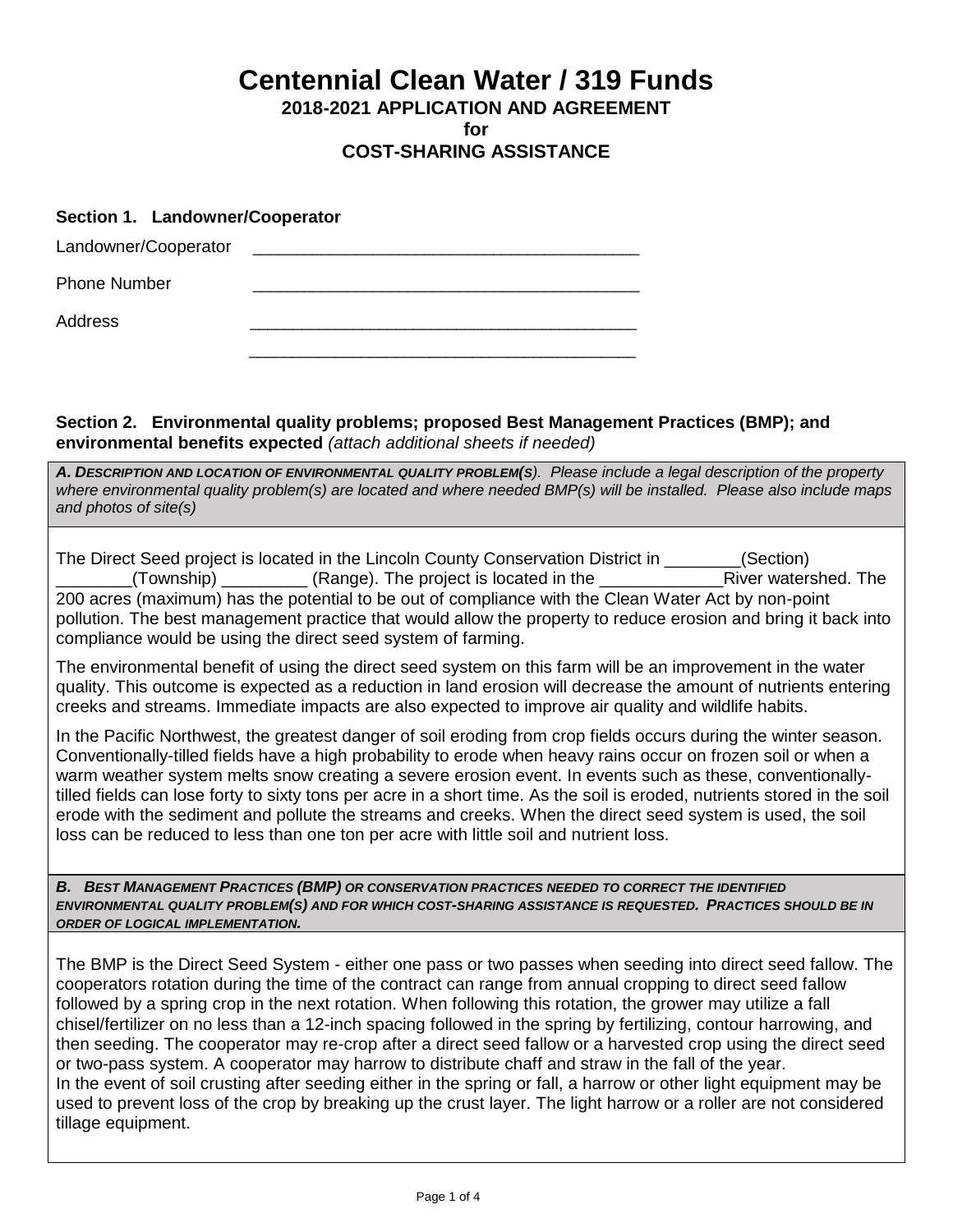#### *C. DESCRIPTION OF ENVIRONMENTAL QUALITY BENEFITS THAT ARE EXPECTED TO BE PRODUCED BY THE PRACTICES INSTALLED.*

The \_\_\_\_\_\_\_\_\_\_\_\_\_ watershed also has a large soil erosion problem from agricultural run-off. As a result, Total Suspended Solids (TSS) and Turbidity are very high in the winter and spring when many tons of soils are washed down tributaries into the river. This may be the most significant non-pollution problem in the watershed, but there are no listings because of the difficulty of establishing baseline data. Most producers are still using traditional (or conventional) tillage practices to produce crops. These practices significantly disturb the soil. As a consequence, soils erode from the fields and into streams and rivers. The purpose of this grant is to promote the use of direct seed technologies which significantly reduce soil disturbance by creating a cost-share program. Direct seed has been shown to reduce soil erosion by as much as 95%. This program will assist producers in renting direct seed equipment or by having their fields custom seeded**.** 

#### *D. DESCRIPTION OF THE MAINTENANCE REQUIREMENTS AND ANNUAL PROOF OF PERFORMANCE DOCUMENTATION METHOD AGREED TO BY THE GRANT RECIPIENT AND THE LANDOWNER.*

The project manager will work with the landowner to develop a landowner agreement specific to direct seed cost-share program. The landowner agreement must be signed by the landowner and producer prior to renting direct seed equipment or contracting with a custom applicator to plant with a direct seed system.

This contract will expire in three years or when the LCCD/PRLCD/PCCD Direct Seed Cost Share Grant ends. The grant recipient will provide photos of the direct-seeded field and invoices of fertilization or custom-seed bills. Each cooperator will keep financial records of the costs of the direct seed system as well as a conventional seed system for future analysis and comparison. The producer must join the **Pacific Northwest Direct Seed Association** each year of the agreement to LCCD. During the course of the agreement field signs indicating the BMP may be placed in the field as well as to allow tours to observe the practice during the life of the contract. **The cooperator will be notified prior to any tours or data gathering projects**.

### **Section 3. Planned BMP and Calculation of Cost-Share Assistance**

| Description of Planned BMP or<br><b>Conservation Practice</b> (cost-sharing<br>is based on NRCS specifications as a<br>minimum; the cost differential for<br>higher<br>installed<br>practices<br>to<br>specifications<br>the<br>shall<br>be<br>responsibility of the cooperator) | <b>NRCS</b><br><b>Practice</b><br>Code | <b>Implementation</b><br><b>Timeline</b> | <b>Total Value</b><br>of Practice<br>per year | <b>Landowners</b><br><b>Contribution</b><br>per year | <b>Cost-Sharing</b><br><b>From Other</b><br><b>Sources</b> | <b>Eligible Cost-</b><br><b>Share</b><br><b>Requested</b> |
|----------------------------------------------------------------------------------------------------------------------------------------------------------------------------------------------------------------------------------------------------------------------------------|----------------------------------------|------------------------------------------|-----------------------------------------------|------------------------------------------------------|------------------------------------------------------------|-----------------------------------------------------------|
| Direct Seed 200 acres                                                                                                                                                                                                                                                            | 329                                    | Fall 2018 to<br>Spring 2021              | \$5,600                                       | \$5,600.00                                           |                                                            | \$5,600.00                                                |
| <b>Total Eligible Cost-Share</b>                                                                                                                                                                                                                                                 |                                        |                                          |                                               |                                                      |                                                            | \$5,600                                                   |
| <b>Cost-Share Assistance Provided by Grant No.</b><br><b>WQC-2018-LiCoCD-00078</b><br>$(6.8.8)$ as $(6.8)$ $(10.8)$ the complete example $(8.8)$                                                                                                                                 |                                        |                                          |                                               |                                                      |                                                            |                                                           |

*(be sure to use the complete grant number)*

### **Section 4. Application and Agreement**

I request cost-share assistance using Centennial Clean Water Funds to install the best management/conservation practices described in the attached plans and summarized in Section 4. above. These practices are needed to solve the water quality problems described in Section 1.

I understand the obligation of the grant recipient to reimburse me for cost share assistance is contingent on the availability of funds through legislative appropriation and allotment by the Washington Department of Ecology. I further understand the failure to appropriate or allot such funds shall be good cause to terminate this contract.

If sufficient cost-sharing funds are made available to the grant recipient by Department of Ecology, and if this application is approved for the practice(s) requested;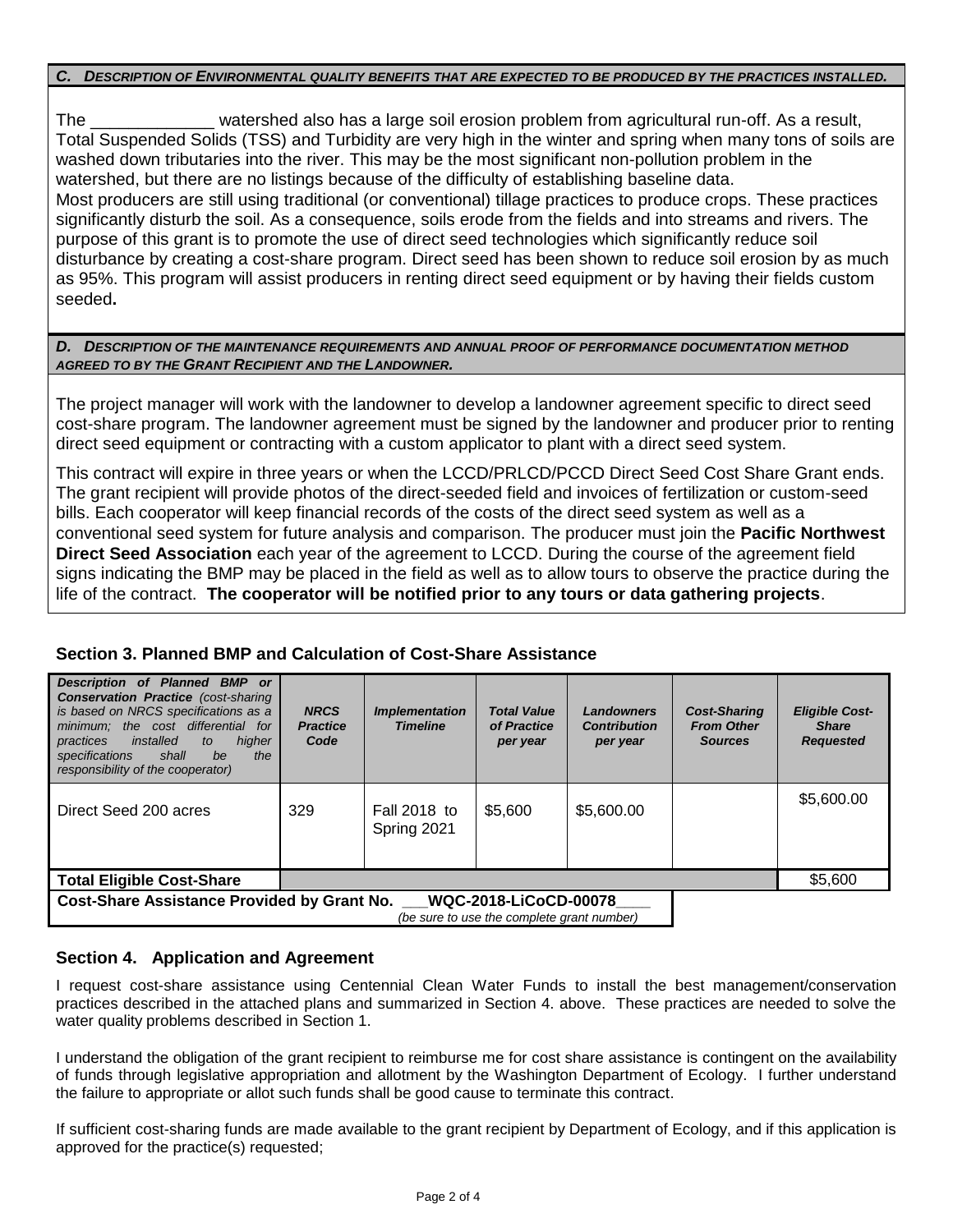- I understand, I will be notified by the grant recipient of the approval and funding status of this cost share assistance request within 30 days of my application, or by \_\_\_\_\_\_\_\_\_\_\_\_\_\_\_\_\_\_\_\_\_\_\_\_\_\_(date) as agreed to by myself and the grant recipient.
- I agree to ensure that all applicable local, state, and federal permits are obtained for installation of the practice(s) requested, and understand that practice implementation and subsequent cost share reimbursement will not occur until evidence of obtained permits is made to the conservation district.
- I agree to install the practice(s) identified in Sections 3B and 4 to NRCS standards and specifications and the requirements outlined in the grant recipient's grant agreement.
- I agree to maintain and operate the practice(s) for its design life as determined by the grant recipient and as shown in Section 3D and 4. The design life of practices implemented as part of this project are 3 years unless otherwise agreed upon in section 3D.
- I agree to maintain planting of native vegetation if it is a practice implemented as part of this project for a minimum of three years. Maintenance shall include watering, weeding, and other strategies which are necessary to improve survival.
- I agree, for the design life of each practice, to provide the grant recipient, annual proof of performance documentation as agreed to by the grant recipient and myself and specified in Section 3D of the practices specified herein.
- I agree to permit for the duration of its design life, on reasonable notice and request from the grant recipient, the inspection of the location, maintenance, and monitoring of the long-term condition of the practice(s).
- I understand, in order to receive cost share reimbursement, installation of the described practice(s), or identifiable unit thereof, the installation must have met established NRCS specifications, and the practice installation and functionality must have been verified and approved in writing by the grant recipient.
- I understand I will receive cost share reimbursement checks made out to me only after I provide the grant recipient with "paid" invoices that demonstrate vendors/contractors have been paid in full.
- I further understand, if I have not already paid an invoice, the grant recipient will only reimburse cost share by issuing a check in the amount of the billing invoice with me and the vendor/contractor as joint payees.
- I agree to request of any person(s) to whom the benefited acres are transferred by sale, lease or other means to sign a statement to maintain and continue the cost shared practice for its remaining design life as a condition of ownership or control. I will notify the grant recipient in writing of any change in ownership or control of the subject property within thirty days of such a change. Written notification to the conservation district will include: 1) The name of the new landowner, 2) Whether or not the landowner agrees to continue the cost shared practice, and, 3) If they agree to continue the cost share practice, a copy of the new landowner-signed statement to maintain and continue the cost shared practice for its remaining design life.
- I agree to refund all or part of the cost-sharing assistance paid to me as prorated by grant recipient, in addition to any other remedies available at law or in equity, if, before the expiration of each or any practice design life, the contract is terminated because of any of the following: 1) I fail to expend funds under this contract in accordance with state laws and/or the provisions of this contract, 2) I destroy the approved practice, sell or lease practice equipment, or 3) I relinquish management or title to the land on which the approved practice has been established and the new owner and/or operator of the land does not agree in writing to properly maintain the practice for the remainder of its design life.
- I understand that the grant recipient may request a refund for a period not to exceed six years following contract termination, and that my refund is due within 30 days of demand. I also understand that In the event the grant recipient is required to institute legal proceedings to recover the cost share assistances, the grant recipient is entitled to its costs thereof, including attorneys' fees.

\_\_\_\_\_\_\_\_\_\_\_\_\_\_\_\_\_\_\_\_\_\_\_\_\_\_\_\_\_\_\_\_\_\_\_\_\_\_\_\_\_\_\_\_\_\_\_\_ \_\_\_\_\_\_\_\_\_\_\_\_\_\_\_\_\_\_\_\_\_\_\_\_\_\_\_\_\_\_\_\_\_\_\_\_\_\_\_\_\_\_\_\_\_